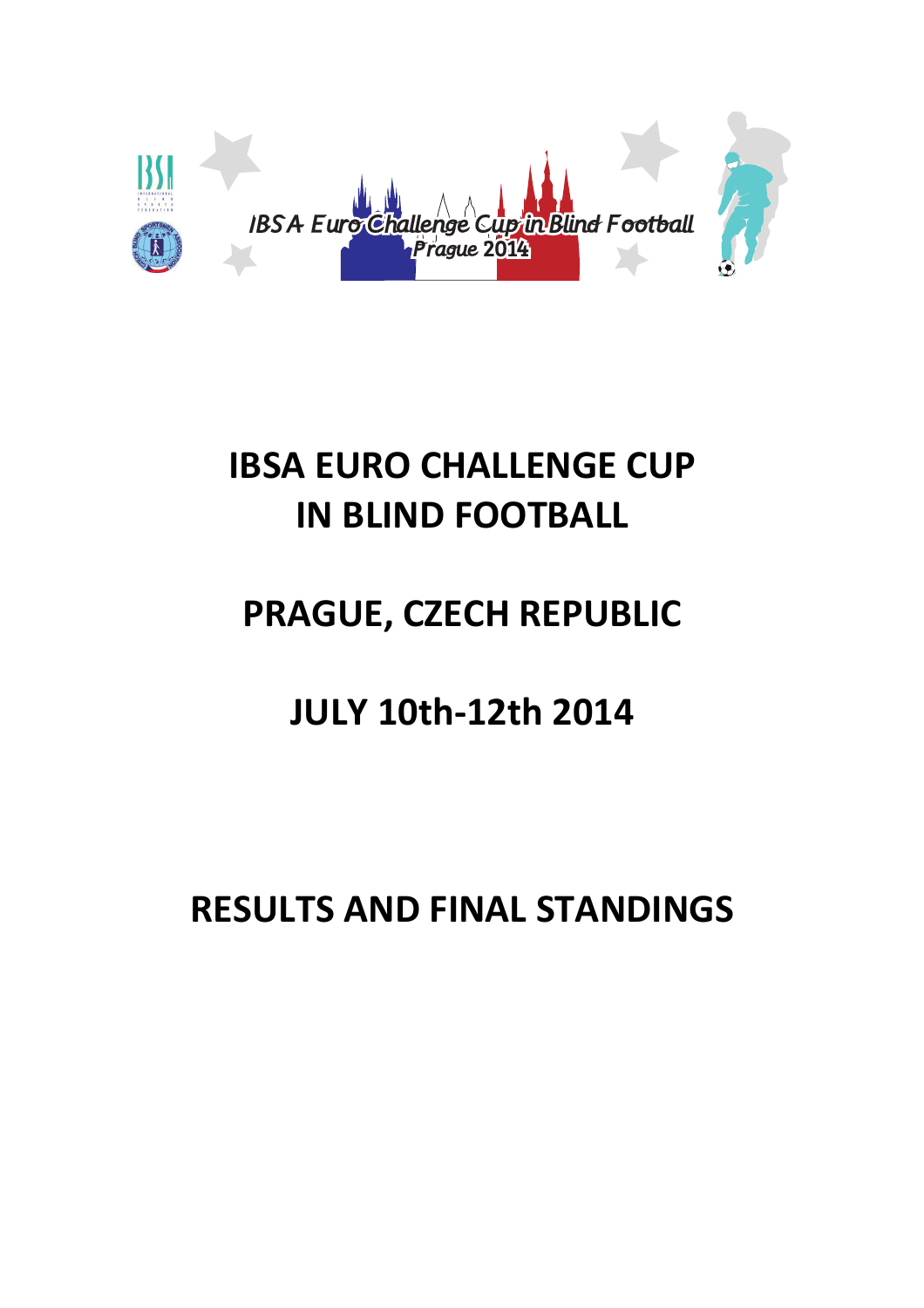### GROUP A – RESULTS AND FINAL STANDINGS

| 2 (Vanderborght, Wespes) |
|--------------------------|
| 1 (Crivolapov)           |
| 1 (Mrázek)               |
|                          |
| 1 (Mrázek)               |
|                          |
|                          |

| Country                         | Played | Won | <b>Drawn</b> | Lost | <b>Goals</b> | <b>Goals</b> | Goal       | <b>Points</b> |
|---------------------------------|--------|-----|--------------|------|--------------|--------------|------------|---------------|
|                                 |        |     |              |      | for          | against      | difference |               |
| <b>Czech</b><br><b>Republic</b> | 2      |     |              | 0    |              |              | $+2$       | b             |
| <b>Belgium</b>                  | 2      |     |              |      |              |              |            | З             |
| <b>Moldova</b>                  | 2      |     |              | 2    |              | 3            | $-2$       |               |

### GROUP B – RESULTS AND FINAL STANDINGS

| <b>Romania</b> | 2 (Tiberiu [2])              |
|----------------|------------------------------|
| <b>Hungary</b> | 2 (Szabó [2])                |
| <b>Poland</b>  | 4 (Słoninka, Kowalewski [3]) |
| Romania        | 0                            |
| <b>Poland</b>  | 0                            |
| <b>Hungary</b> | 0                            |

| Country        | <b>Played</b> | Won   Drawn   Lost   Goals |   |     | <b>Goals</b> | Goal                 | <b>Points</b> |
|----------------|---------------|----------------------------|---|-----|--------------|----------------------|---------------|
|                |               |                            |   | for |              | against   difference |               |
| Poland         |               |                            | O | 4   |              | +4                   |               |
| <b>Hungary</b> |               |                            | O |     |              |                      |               |
| Romania        |               |                            |   |     | b            | -4                   |               |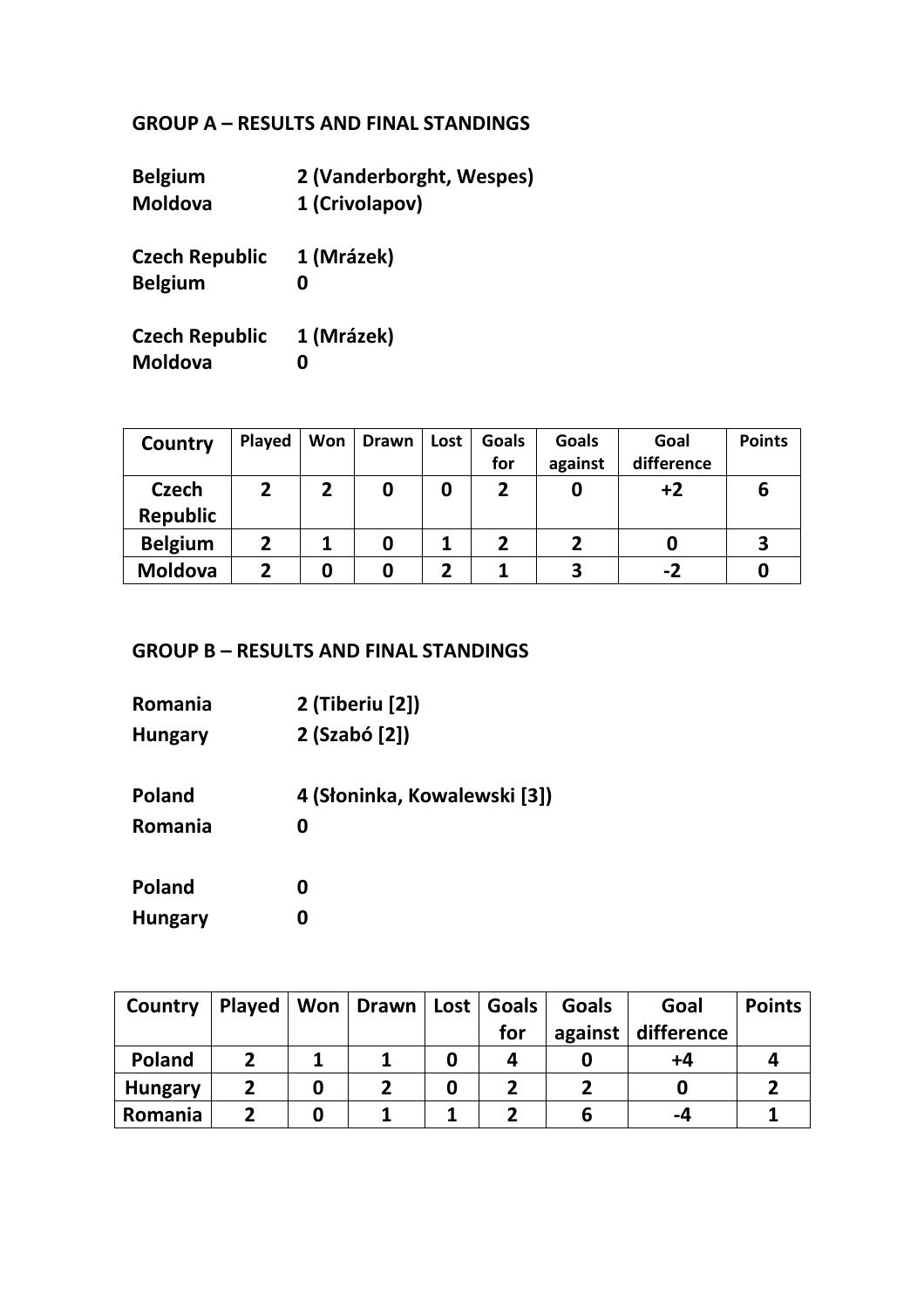### SEMI-FINALS

| Czech Republic                | 1 (Mrázek)                                              |
|-------------------------------|---------------------------------------------------------|
| <b>Hungary</b>                | 0                                                       |
| Belgium                       | 2 (Vanderborght, Bertinchamps)                          |
| Poland                        | 0                                                       |
| <b>5th-6th PLACE PLAY-OFF</b> |                                                         |
| Romania                       | O                                                       |
| Moldova                       | O                                                       |
|                               | (Moldova wins penalty shoot-out 1-0, goalscorer Tarita) |

3rd-4th PLACE PLAY-OFF

| <b>Poland</b>  | 4 (Kowalewski [4]) |
|----------------|--------------------|
| <b>Hungary</b> | 1 (Szabó)          |

FINAL

Belgium 2 (Vanderborght [2]) Czech Republic 0